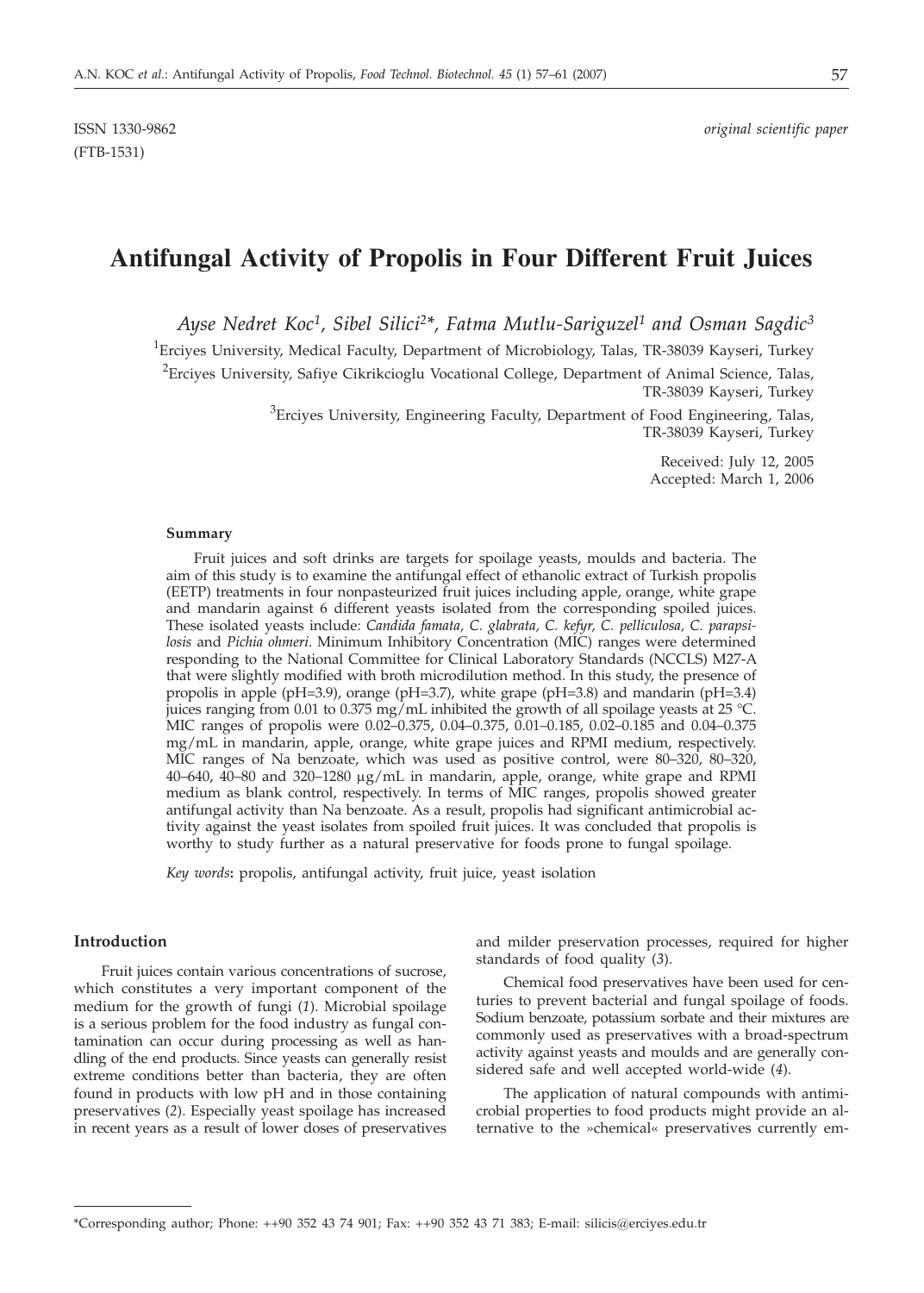ployed (*4*). Spices, herbs and plant essential oils added to foods primarily as flavouring agents have been shown to possess a broad range of antimicrobial activities (*5*).

In recent years attention has been focused on the use of propolis as a health supplement suited to consumers in developed countries. Propolis, a natural honey bee product, has different biological activities. It is a resinous substance collected by *Apis mellifera* L. from various tree buds, and used for coating hive parts and also sealing cracks and crevices in the hive. Ethanolic extract of Turkish propolis samples collected in various areas exhibited antibacterial (*6–11*), antifungal (*12*), antioxidant (*13,14*), and anticarcinogenic (*15*) properties. Very few attempts have been made to assess the antimicrobial properties of propolis in foods. Han *et al*. (*16*) reported that propolis extracts can serve as good chemical preservatives of pork meat products and can contribute to promoting human health. The aim of this study was to determine the effectiveness of propolis *in vitro* in various fruit juices and in agar media against 10 yeasts isolated from spoiled fruit juices.

## **Materials and Methods**

#### *Origin and chemical analysis of propolis*

Propolis was hand collected in Kayseri, Central Anatolia, Turkey, and kept desiccated in dark until processing. Voucher specimen is deposited at the Department of Microbiology, Medical Faculty, Erciyes University, Kayseri, Turkey. An aliquot of crude propolis (7 g) was dissolved in 80 % ethanol by shaking at 50 °C for 3 days protected from light. The resulting aqueous ethanol extract was filtered three times through paper filter and concentrated at 50 °C. The resin obtained was dissolved in absolute ethanol to a final concentration of 3 mg/mL (EETP). This final solution was used for the antifungal assays.

Propolis content had previously been identified by GC-MS and the main compounds are shown in Table 1 (*17*). The main compounds were flavonoids (mainly chrysin) and their esters, aromatic and fatty acids, as well as alcohol and ketones (Table 1).

## *Isolation and identification of the test yeasts*

Apple, mandarin, white grape and orange juices were stored at room temperature for 2 days. The yeast strains previously isolated from spoiled fruit juices were inoculated into Sabouraud Dextrose Agar (SDA) and incubated at 25  $\degree$ C for 24–48 h. Ten strains belonging to 2 genera were isolated and identified using standard microbiological procedures which included identification based on the macroscopic and microscopic characteristics of the culture strains (*18,19*). For the yeast identification, API 20 C AUX (BioMerieux, Marcy I'Etoil, France) test kits were used. Isolates were again incubated at 25 °C for 24–48 h. After incubation, the cultures were streaked onto SDA, and working cultures from which inoculates were prepared for MIC were freshly prepared.

Quality control was performed by testing *Candida albicans* ATCC 90028 according to the recommendations of NCCLS document M27-A (*20*).

## *Microbial medium and fruit juices*

Apple, mandarin, white grape and orange fruits were purchased from retail market in November 2004 in Kayseri, Turkey. After washing the whole fruit, the corresponding juices were prepared undiluted by direct squeezing and filtered through a disposable sterilized filter (Schleicher and Schuell, Germany) with a pore size of 0.45 µm.

RPMI 1640 broth medium (Sigma Chemical Company, Madrid, Spain) with L-glutamine, but without sodium bicarbonate, buffered at pH=7.0 with 0.165 M morpholinepropanesulphonic acid (MOPS) (Sigma, Madrid) was used for broth microdilution susceptibility testing.

For agar dilution test RPMI 1640 broth supplemented with 1.5 % Bacto Agar (Difco Laboratories, Detroit, MI, USA) and 2 % glucose, and buffered with MOPS was used.

## *Physicochemical analyses of the fruit juices*

The pH was measured with a pH meter (HANNA Instruments, Italy) and the acidity was determined by titration with 0.1 M NaOH in the presence of phenolphthalein and expressed as percentage of citric, malic or

Table 1. Chemical composition of ethanol extract of Kayseri propolis sample

| Compounds                   | $TIC/$ % | RT/min | Compounds                     | $TIC/$ % | RT/min |
|-----------------------------|----------|--------|-------------------------------|----------|--------|
| Fatty and aromatic acids    |          |        | Flavonoids                    |          |        |
| 9-Octadecenoic acid         | 1.46     | 25.22  | Chrysin                       | 10.62    | 34.38  |
| 2-Propenoic acid            | 4.88     | 27.53  | Esters                        |          |        |
| Caffeic acid                | 3.45     | 29.19  | Cinnamyl cinnamate            | 3.21     | 30.00  |
| Alcohol, ketone and terpens |          |        | Others                        |          |        |
| 2-Naphtalene methanol       | 0.9      | 15.24  | 1-Phenanthrene carboxaldehyde | 0.92     | 25.97  |
| 2-Propen-1-one              | 8.81     | 29.85  | Benzenamine                   | 1.67     | 26.60  |
| 4H-1-Benzopyran-4-one       | 6.73     | 31.29  | Eicosane                      | 3.88     | 37.15  |
| Coumaran-5,6-diol-3-one     | 0.87     | 33.53  | Heptacosane                   | 7.97     | 34.32  |
| Benzofuran-3-one            | 2.94     | 35.19  | Cyclotrisiloxane              | 0.80     | 35.96  |

TIC/%: percentage of total ion current, GC-MS (*17*). The ion current generated depends on the characteristics of the compound concerned and it is not a true quantitative; RT: retention time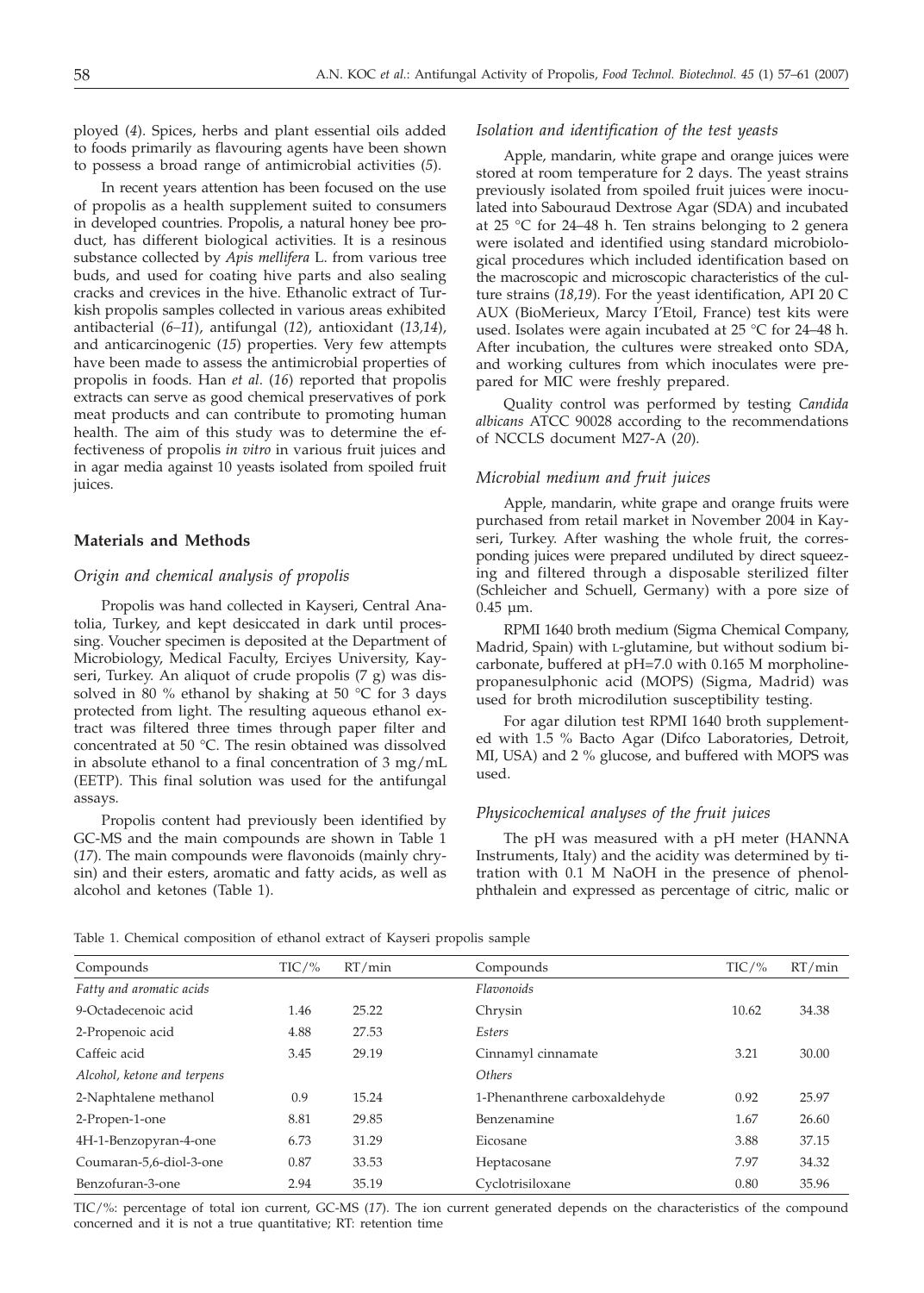tartaric acid. Brix degree of the fruit juices was measured using a refractometer.

## *Antifungal agents*

Propolis extract was diluted with fruit juices and added in concentrations ranging from 0.01–3 mg/mL. Na benzoate was dissolved with distilled water and added in concentrations ranging from  $5-5120 \mu g/mL$ .

#### *Susceptibility testing*

Fruit juices were inoculated with pure cultures of yeasts originally obtained from the spoiled fruit juices. Broth microdilution testing of inoculum preparation in  $0.5\times10^3$  to  $2.5\times10^3$  CFU/mL concentrations was performed according to NCCLS guidelines by using the spectrophotometric method (*20*). The trays were incubated at 25 °C and were observed for the presence or absence of growth at 24–48 h. Aliquot of 100 µL of *Candida kefyr, C. parapsilosis, C. famata, C. glabrata, C. pelliculosa* or *Pichia ohmeri* was added to each juice dilution. The final bacteria cell concentration was  $10^4$ – $10^5$  cells/mL. Microtiter plates were incubated at 25 °C overnight for 24 and 48 h. The minimum inhibitory concentration (MIC) value was considered the lowest concentration of EETP or Na benzoate that yields negative subcultures.

## **Results**

The main compounds of EETP were previously identified and are listed in Table 1. The physicochemical characteristics of the fresh fruit juices are presented in Table 2. The fresh fruit juice samples had suitable technological properties. In the Microbiology and Clinical Microbiology Department of Gevher Nesibe Hospital (Erciyes Uni-

versity) the following yeasts were isolated from the four spoiled fruit juices: *C. kefyr*, *C. parapsilosis, C. famata*, *C. glabrata, C. pelliculosa* and *P. ohmeri* (Table 2).

The activity of EETP was investigated against the six yeast isolates. Table 3 shows that the addition of propolis to the four fruit juices at levels ranging from 0.01 to 0.375 mg/mL inhibited the growth of all the spoilage yeasts examined at 25 °C.

The most resistant strain to ETTP was *C. kefyr* with MICs in the range of 0.185–0.375 mg/mL in mandarin and apple juices, 0.02–0.185 mg/mL in the orange juice and 0.09–0.185 mg/mL in the white grape juice. In mandarin juice, *C. kefyr* was the most resistant yeast to Na benzoate with MIC range of  $160-320 \mu g/mL$  after 48 h. In apple juice, the most sensitive yeast to ETTP was *C. pelliculosa* with MIC value of 0.04 mg/mL; the other yeasts were inhibited by the propolis extract in the range of 0.09–0.375 mg/mL after 48 h of treatment. In orange juice, the most resistant strain to both ETTP and Na benzoate was *C. kefyr*, with MIC ranges of 0.02–0.185 mg/L and  $160-640 \mu g/mL$ , respectively.

*C. parapsilosis* was the most sensitive strain to propolis extract in grape juice, while the most resistant strains were *C. kefyr* and *C. glabrata*. MIC range of Na benzoate was from 40 to 80  $\mu$ g/mL against the yeasts tested in grape juices. *C. glabrata* could not be grown in this juice.

*C. kefyr* and *C. parapsilosis* were the most resistant strains to Na benzoate. MIC ranges in *C. kefyr* and *C. parapsilosis* were 320–1280 and 640–1280 mg/mL, respectively.

Of the six strains of the yeasts isolated from spoiled fruit juices in this study, the yeasts of *Candida* genus, *C. kefyr* and *C. famata* were resistant to propolis in mandarin and apple juices at the maximum MIC concentration ranges of 0.185–0.375 and 0.09–0.375 mg/mL, respectively.

Table 2. Physicochemical characteristics of the fruit juices and test yeast strains isolated from spoiled fruit juices

| Fruit juices | pH value | Titratable acidity/% | Brix degree | Isolated yeasts                             |
|--------------|----------|----------------------|-------------|---------------------------------------------|
| Mandarin     | 3.30     | 0.90                 | 12.0        | Candida parapsilosis, C. kefyr, C. famata   |
| Orange       | 3.57     | 0.93                 | 13.2        | C. parapsilosis, C. glabrata, Pichia ohmeri |
| Apple        | 4.00     | 0.34                 | 14.9        | C. kefyr, C. famata                         |
| White grape  | 3.80     | 0.78                 | 12.1        | C. kefyr, C. pelliculosa                    |

Table 3. Minimum Inhibitory Concentration (MIC) ranges of propolis extract and Na benzoate in the four different fruit juices and RPMI medium

| Yeasts          | Fruit juices | EETP/(mg/mL)   |                 | Na benzoate/ $(\mu g/mL)$ |             |  |
|-----------------|--------------|----------------|-----------------|---------------------------|-------------|--|
|                 |              | 24 h           | 48 h            | 24 h                      | 48 h        |  |
|                 |              | MIC range      | MIC range       | MIC range                 | MIC range   |  |
| Candida kefyr   | Mandarin     | 0.09           | $0.185 - 0.375$ | $80 - 320$                | 160-320     |  |
| $(N=3)$         | Orange       | $0.02 - 0.09$  | $0.02 - 0.185$  | $80 - 640$                | $160 - 640$ |  |
|                 | Apple        | $0.04 - 0.185$ | $0.185 - 0.375$ | 160-320                   | 80-320      |  |
|                 | White grape  | $0.04 - 0.09$  | $0.09 - 0.185$  | $40 - 80$                 | 80          |  |
|                 | <b>RPMI</b>  | $0.04 - 0.185$ | $0.09 - 0.375$  | $320 - 640$               | 320-1280    |  |
| C. parapsilosis | Mandarin     | 0.04           | 0.09            | 80                        | 160         |  |
| $(N=2)$         | Orange       | $0.01 - 0.04$  | $0.01 - 0.09$   | $80 - 160$                | 80-320      |  |
|                 | Apple        | 0.09           | 0.09            | $80 - 160$                | 160         |  |
|                 | White grape  | $0.02 - 0.04$  | $0.02 - 0.04$   | 40                        | 40          |  |
|                 | <b>RPMI</b>  | $0.09 - 0.185$ | $0.185 - 0.375$ | 640                       | 640-1280    |  |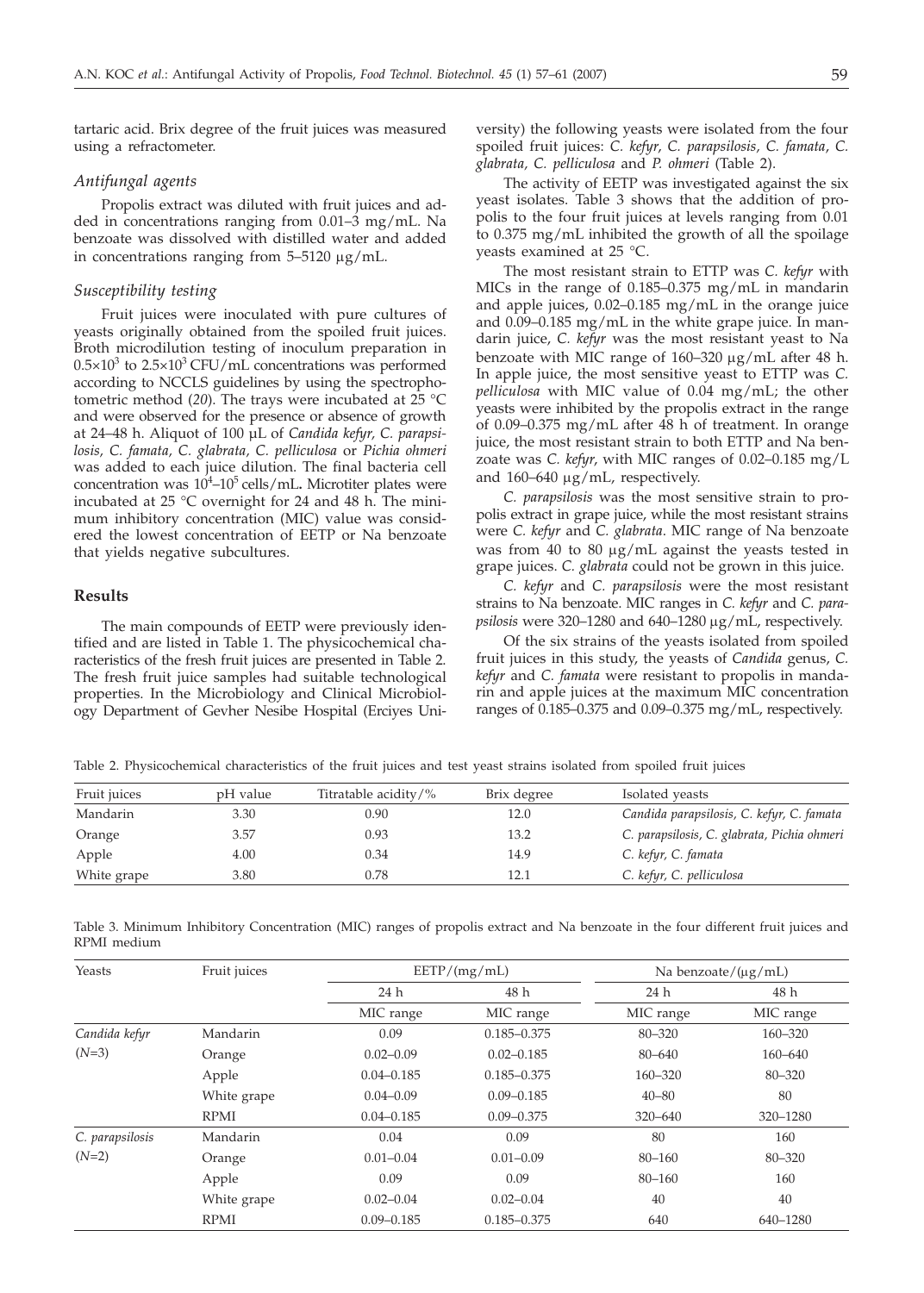| Yeasts         | Fruit juices |                | EETP/(mg/mL)   | Na benzoate/ $(\mu g/mL)$ |            |  |
|----------------|--------------|----------------|----------------|---------------------------|------------|--|
|                |              | 24 h           | 48 h           | 24 h                      | 48 h       |  |
|                |              | MIC range      | MIC range      | MIC range                 | MIC range  |  |
| C. famata      | Mandarin     | $0.02 - 0.04$  | $0.09 - 0.185$ | 80-160                    | 160        |  |
| $(N=2)$        | Orange       | $0.01 - 0.04$  | $0.02 - 0.04$  | $40 - 160$                | $40 - 160$ |  |
|                | Apple        | 0.09           | $0.09 - 0.375$ | 80-160                    | 160        |  |
|                | White grape  | $0.02 - 0.04$  | $0.04 - 0.09$  | $40 - 80$                 | $40 - 80$  |  |
|                | <b>RPMI</b>  | $0.09 - 0.185$ | 0.185          | 320-640                   | 640        |  |
| C. glabrata    | Mandarin     | 0.09           | 0.185          | 80                        | 160        |  |
|                | Orange       | 0.04           | 0.04           | 40                        | 40         |  |
|                | Apple        | 0.09           | 0.185          | 160                       | 160        |  |
|                | White grape  | 0.09           | 0.185          | 160                       | 160        |  |
|                | <b>RPMI</b>  | 0.09           | 0.185          | $\overline{\phantom{0}}$  | 640        |  |
| C. pelliculosa | Mandarin     | 0.04           | 0.09           | 80                        | 160        |  |
|                | Orange       | 0.09           | 0.09           | 80                        | 80         |  |
|                | Apple        |                | 0.04           | 80                        | 160        |  |
|                | White grape  | 0.04           | 0.04           | 80                        | $80\,$     |  |
|                | <b>RPMI</b>  | 0.09           | 0.185          | 320                       | 640        |  |
| Pichia ohmeri  | Mandarin     | 0.04           | 0.09           | 80                        | 160        |  |
|                | Orange       | 0.04           | 0.04           | 40                        | $80\,$     |  |
|                | Apple        |                | 0.09           | 160                       | 160        |  |
|                | White grape  | 0.02           | 0.04           | 80                        | 80         |  |
|                | <b>RPMI</b>  | 0.185          | 0.185          | 640                       | 640        |  |

Table 3. continued

– ineffective

## **Discussion**

The results of the study showed that propolis extract was an effective antifungal agent at very low levels against yeasts associated with spoiled fruit juices. All of the six yeast strains were inactivated by 0.375 mg/mL of EETP. Much of the interest in the antifungal properties of propolis is focused on its possible role in human health (*21–26*). MICs as low as 0.01 µg*/*mL for Turkish propolis against some pathogenic fungi have been reported (*9*). However, other authors have found that 2–16 mg/mL of Brazilian propolis were necessary to inhibit the growth of some fungal strains (*25*). EETP concentrations needed to inhibit the growth of the strains used in this study were lower than those previously reported for a Brazilian propolis in assays with other fungi (*23*). It is possible that such differences are due to differences in the chemical composition among propolis samples collected in the regions of temperate and tropical climate. Salomao *et al*. (*25*) indicated that Bulgarian propolis was more effective than Brazilian propolis against bacteria. The activity of European propolis against a broad range of bacteria and some species of fungi has been associated with the presence of flavonoids and derivatives of caffeic acid in it (*23,26*). The antifungal agents in ethanolic extract of Turkish propolis are not known. Popova *et al.* (*8*) stated that propolis from Central Anatolia (Kayseri) showed high antibacterial activity and displayed very similar phenolic and flavonoid content. The composition of Kayseri propolis seems to be directly related to the bud exudates of *Populus* species.

Many studies have been reported on the antimicrobial activities and use of benzoates. In many countries, Na benzoate and potassium sorbate can be used in various food products, including pickles and soft drinks, up to 0.1 % (*27,28*). In the present study, it has been shown that EETP was more active against yeast isolated from spoiled fruit juices than Na benzoate, which presented MIC values ranging from 40 to  $1280 \mu g/mL$ .

Propolis is one of the major hive products of bees and is rich in flavonoids, which are known for their antioxidant activities. Very few attempts have been made to date to assess the antimicrobial properties of propolis in foods. Han and Park (*29*) reported that propolis extracts can serve as chemical preservatives of pork meat products. Until now, propolis and propolis-based products have been consumed for health reasons but have not been used in fruit juice processing and preservation. In recent years attention has been focused on the use of propolis as a health supplement suited to consumers in developed countries. This is due to the fact that it is recognized around the world as a natural, healthy and beneficial product.

## **Conclusions**

The results of this investigation further indicate the potential use of propolis as an alternative to chemical food preservative agents. However, given the strong aromatic flavour of this resin, it should be added in small amounts, so as not to affect the organoleptic qualities of the food.